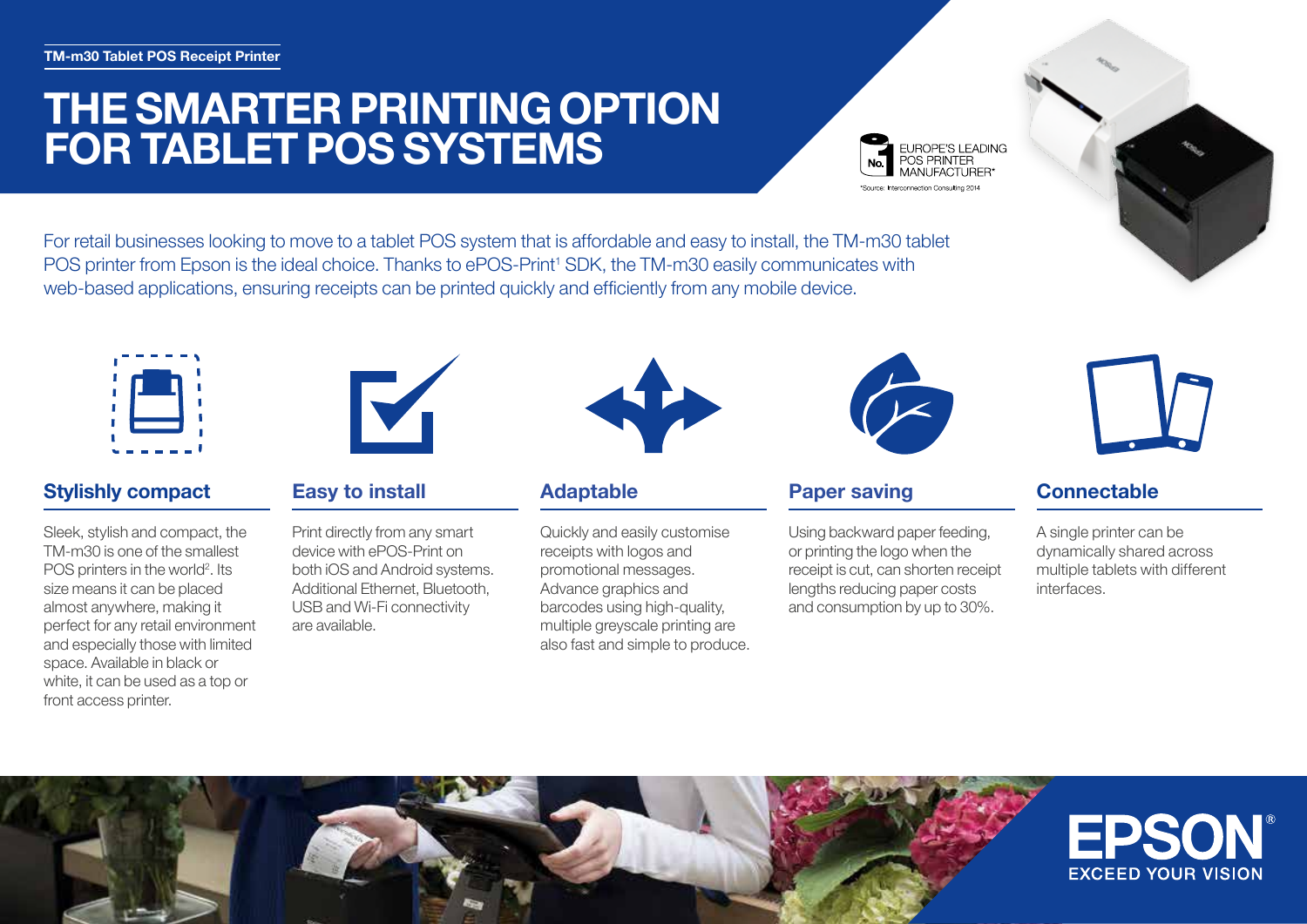# SLEEK, STYLISH AND COMPACT — THE IDEAL SOLUTION FOR TABLET POS ENVIRONMENTS

#### Key features

- Sleek, compact and stylish design
- Flexible placement place horizontally or vertically
- NFC and QR code pairing
- ePOS-Print allows direct printing from any mobile device without the need to install or update drivers
- Print speed of up to 200mm/sec
- High-quality receipt printouts



- Paper saving functions
- ENERGY STAR® certified
- ePOS-Print SDK is available for iOS, Android, Linux or Windows platform
- Interface support (including 2.4 GHz and 5 GHz Wi-Fi dongle)

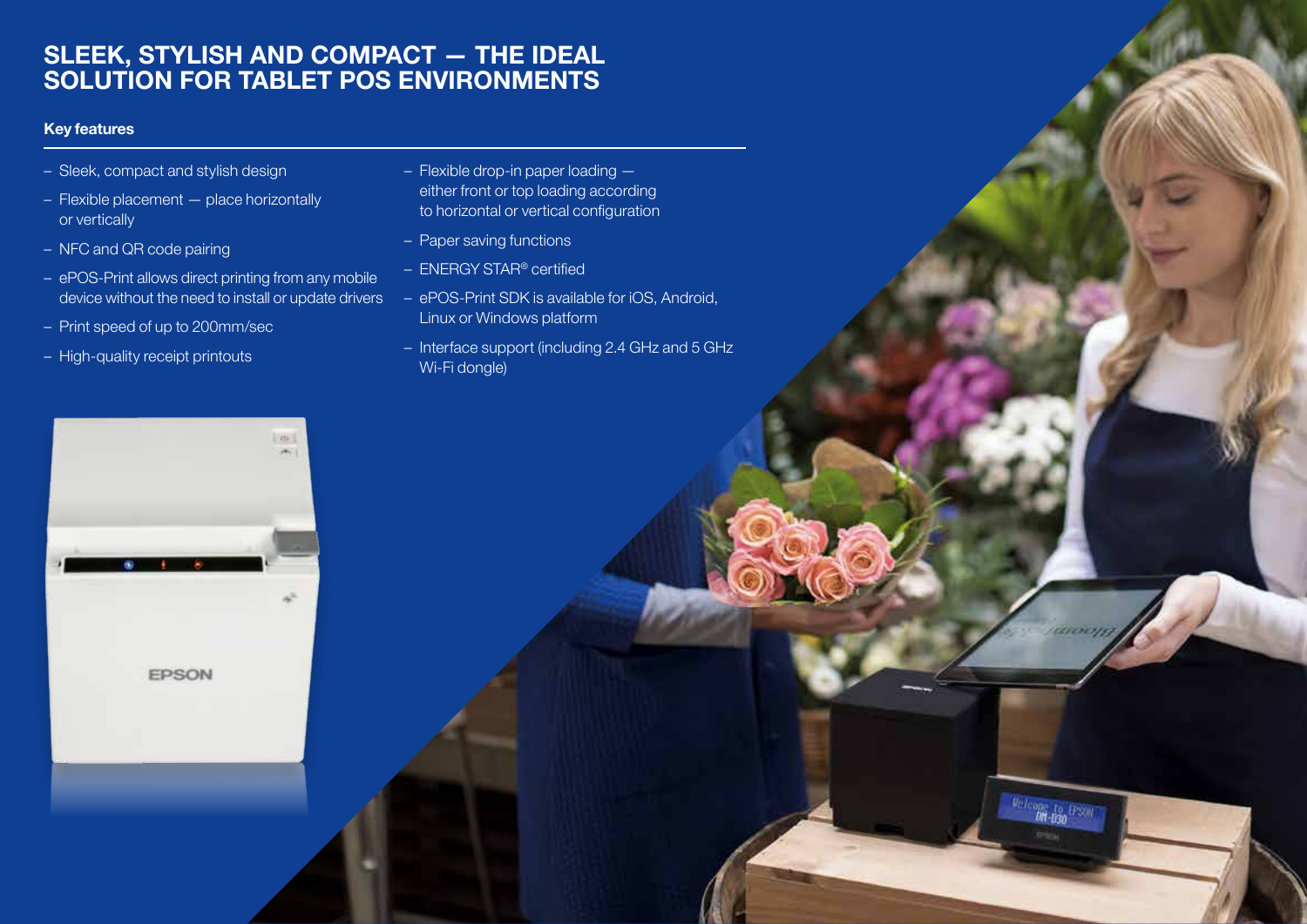#### CONVENIENT, INTUITIVE TECHNOLOGY

#### OPTIONAL ACCESSORIES



### Direct printing from web browsers

Epson's innovative ePOS-Print technology means the TM-m30 can quickly, easily and seamlessly integrate with any PC, tablet, laptop or mobile device via a Wi-Fi or Bluetooth interface. Whether the device is running iOS, Android, Linux or Windows direct printing from the web browser becomes possible without the need to install or update any other drivers.



### Easy pairing with mobile devices

NFC connectivity (Near Field Communication), means the TM-m30 can be easily paired with tablets and smartphones. Simply bring the devices close together to make the connection. For added convenience and flexibility, pairing by QR code is also possible.



### Simple set-up using Wi-Fi

The 'Easy Setting Functionality' on the TM-m30 creates an access point for connecting smart devices. Once implemented, both devices can be easily set-up and configured on a wireless network for instant use.



#### Customer display DM-D30

Designed to match the dimensions and colours of the TM-m30 printer, the DM-D30 customer display retains a stylish, integrated look and feel when in use. This adaptable option can be connected to the printer via the USB A port and, if a Wi-Fi dongle is required on the TM-m30, this can be invisibly connected behind the DM-D30.



Used with the DM-D30 display, this creates an efficient, stylish and fixed till point, with a secure locking system that requires minimal space to operate effectively.



### Tablet stand Wall mounting bracket

Mount the printer quickly and securely to any wall or vertical surface with the optional wall mounting bracket. By simply swapping just two printer covers, the TM-m30 converts from a horizontal to a vertical solution, maximising space even in the smallest retail environments.